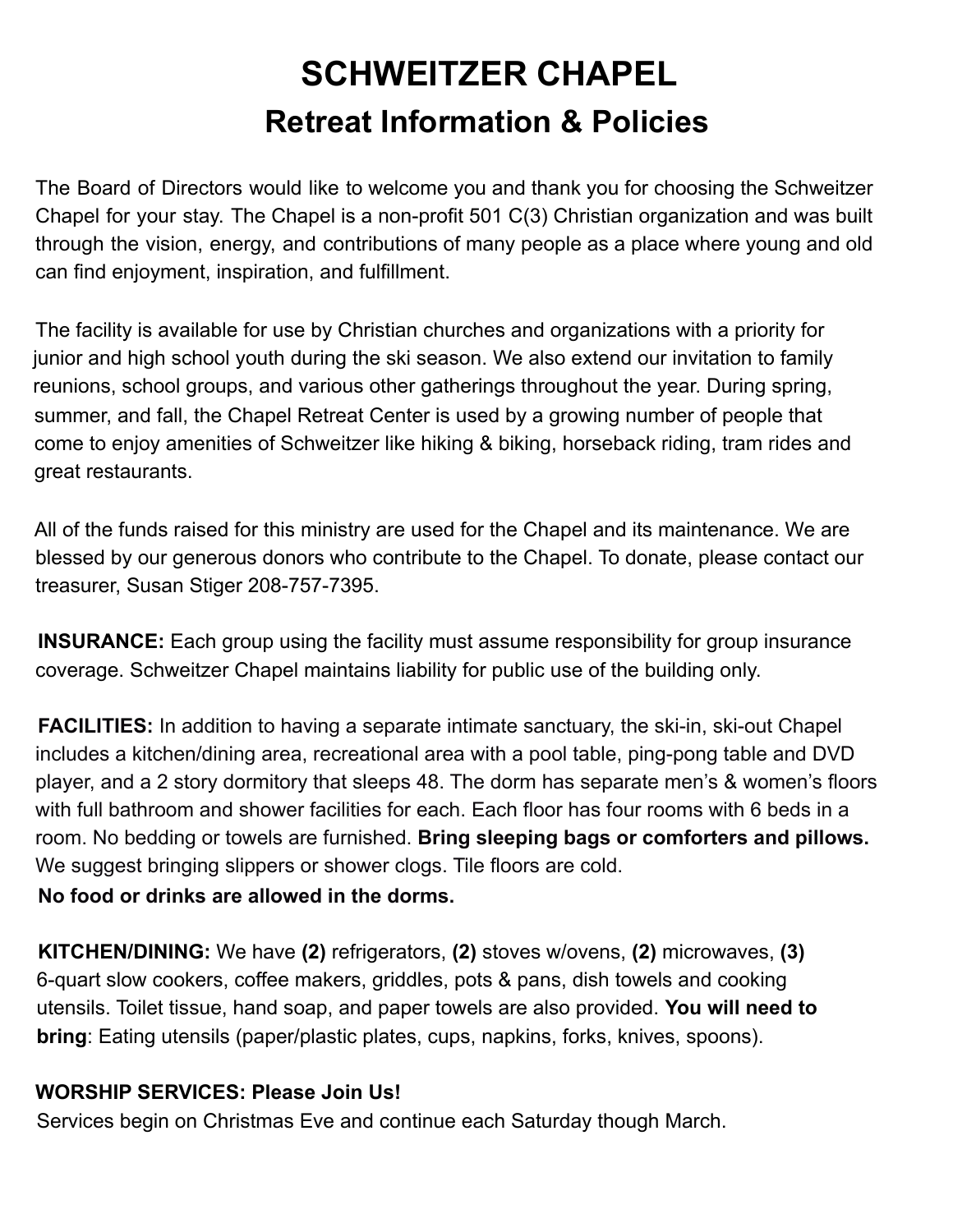**Non-Denominational Service:** *Saturdays at 3:30PM* **Catholic Mass:** *Saturdays at 4:30PM.* **THE SANCTUARY:** Your group may use the sanctuary and video projector. Follow the instructions which are located under the communion table. **Please do not move the communion table.** If you bring audio equipment or other stage pieces, they must be put away before Saturday services and stored at the wide end of the sanctuary. Replace pews to original positions before Saturday services.

**No food or drink is allowed in the sanctuary**.

**RESERVATIONS & PAYMENTS:** Email Nicole at schweitzerchapel.reserve@gmail.com for inquiries. A \$400 deposit is required via PayPal at www.schweitzerchapel.com (click on DONATE) or mail a check to Schweitzer Chapel, PO Box 55, Ponderay ID 83852. **(This amount covers the first night and a \$100 non-refundable deposit).** Final payment of \$300/night for the remaining nights should be received no less than 14 days prior to your stay.

**CANCELLATIONS:** Should you find that your group is unable to keep its reservation, please notify Nicole at schweitzerchapel.reserve@gmail.com as early as possible. \$300 of your deposit will be refunded if you notify us at least 30 days before your stay. Cancellations of less than 30 days will result in a forfeiture of the entire \$400 deposit.

**ARRIVAL & DEPARTURE:** Arrive after 4:00 PM and depart no later than 12:00 PM. Other arrangements should be made with Nicole.

**KEYS:** Pick up keys at the Selkirk Lodge in Schweitzer Mountain Resort Village. The Chapel is located at 347 Northwest Passage, about 1/2 mile from the entrance to the resort's "permit" parking lot.

**PARKING: Unload and then park**. Please do not park on the roadway at any time. We have some parking spaces at Schweitzer Creek 100, just across the road from the Chapel on Stella Rd. 2 or 3 cars may be parked in the Chapel driveway but do not park over the snow sensor for the heated driveway. (Snow sensor is small blue cap in upper driveway). Also, do not park in front of the dumpster on Wednesday mornings for garbage pick up. **Buses must park at the Fall Line Parking** at the bottom of Musical Chairs ski lift less than a mile down the hill on Telemark Rd. PUT YELLOW PARKING PASSES IN ALL VEHICLES PARKED AWAY FROM OUR FACILITY. Find them in the first drawer of kitchen island.

**UTILITIES:** Turn on heat and hot water when you arrive and off when you leave: **Fireplace**: leave at 70 degrees; thermostat is on the back wall next to the photo collage. **Overhead heat**: on/off switch only is to the left of kitchen; **Dorm**: set no higher than 68 degrees; thermostat is inside the door into the lower level hallway. Turn heat down rather